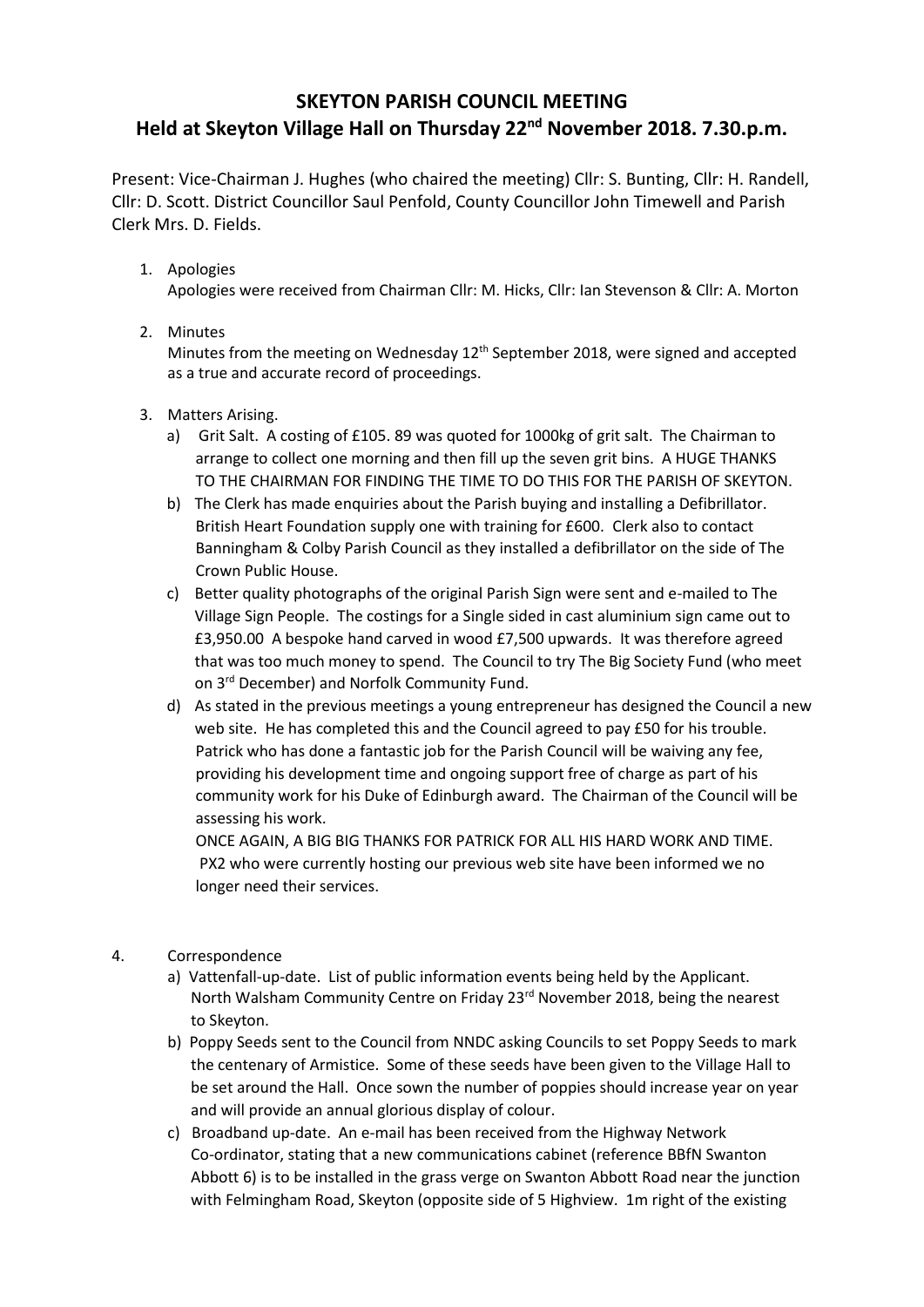electricity pole. 2.6m back from the road edge) to serve residents & businesses in the immediate surrounding area. No date for installation is currently available, however the BBfN Programme is due to complete by the end of March 2020.

- d) A letter has been received from Aylsham & District Care Trust, for over 30 years Act has been offering services to local communities, mostly older persons. Initially they started arranging luncheon clubs and transport to these lunches. They are based on the site of the former hospital in Aylsham, St. Michael's. They have gone from strength to strength and now offer so many more facilities. Clerk to fill in their attached questionnaire and advertise them on our new web site.
- e) NDR proposed new route An e-mail has been received concerning upcoming consultations regarding the options for the Norwich Western Link. These consultations will run between Monday 26<sup>th</sup> November 2018 and Friday 18<sup>th</sup> January 2019. The nearest one to Skeyton will take place in Aylsham Town Hall on Tuesday 8<sup>th</sup> January 2019. See onlin[e www.norfolk.gov.uk/nwl](http://www.norfolk.gov.uk/nwl) for more information.
- f) May 2019 Election costs have been sent to the Council. For a contested election, between £500-£2000 (one of the highest costs is for ballot papers). If our election is uncontested, there will be associated charges. There will be a blanket charge of £200 for the 2019 elections for all the uncontested elections and not charging for each one. All in all, the estimated cost for an uncontested election will be around £50-£250.
- g) Review of Polling Districts and Places. Following the electoral review of North Norfolk Undertaken by the Local Government Boundary Committee in 2017, the new ward areas From which come into effect from the Full Council elections in May 2019, the District Council has undertaken a review of polling districts and polling places to align them with the new ward boundaries. There is no change for Skeyton Parish, the Village Hall will remain as a Polling Station.
- h) Budget Consultation 2019/20 re: Norfolk County Council. The use of their services, particularly by those becoming older, is growing every year. Demand is rising but the amount of money they received from central government is declining; they now receive £204 million less each year, compared to 2011/12, and this is expected to fall to zero byg 2020/01. Strategies have been developed to overcome these financial challenges through various principles. Go on line to view mor[e haveyoursay@norfolk.gov.uk](mailto:haveyoursay@norfolk.gov.uk) or write to Freepost Plus RTCL-XSTT-JZSK Norfolk County Council, Ground floor – south wing, County Hall, Martineau Lane, Norwich. NR1 2DH.
- 5. Planning.

No plans at the present.

- 6. Finance
	- a) Bank Statement =  $£2,907.71$  up to 1<sup>st</sup> November 2018.
	- b) Income & Expenditure information given to Councillors.
	- c) Precept 2018-19 Second half of this year received.
	- d) Precept 2019- 20. This will remain the same £1,066.00 + £34.00 grant (This was proposed by Cllr: S. Bunting & seconded by Vice-Chairman Cllr: J. Hughes.
	- e) Bottle Bank Return had been sent to Norfolk County Council for 3 tonnes of mixed glass.
	- f) NALC Increase of 1.9% starting April 2019.
	- g) Clerk's Wages and Tax cheque signed.
- 7. Highways